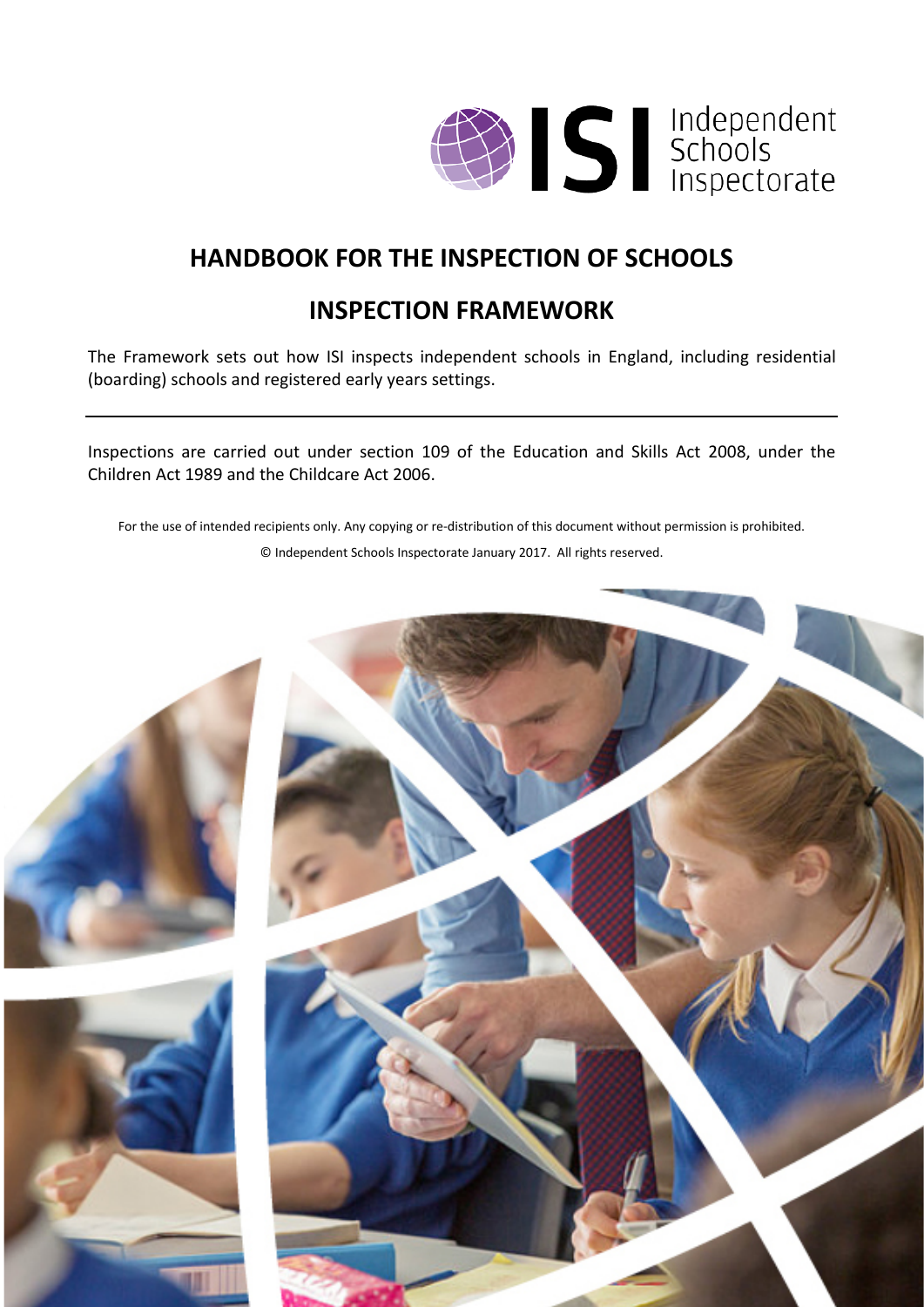## <span id="page-1-0"></span>**CONTENTS**

| What ISI does                                                              | $\overline{2}$ |
|----------------------------------------------------------------------------|----------------|
| Inspection of schools                                                      | $\overline{2}$ |
| Registration of schools with DfE and Ofsted                                | 2              |
| Inspection principles                                                      | $\overline{2}$ |
| Frequency and notification of inspections                                  | 3              |
| Code of conduct for inspectors                                             | 3              |
| Guidelines for schools                                                     | 3              |
| Principles to ensure the quality of inspections and reports                | 4              |
| Use of evidence                                                            | 4              |
| Scale and requirements of inspections                                      | 4              |
| Public reporting on inspection findings                                    | 6              |
| SECTION B - THE INSPECTION SCHEDULE - INSPECTION OF REGULATORY COMPLIANCE7 |                |
| How are the findings publicly reported?                                    | 7              |
| Introduction                                                               | $\overline{7}$ |
| <b>Regulatory matters</b>                                                  | 7              |
| SECTION C - THE INSPECTION SCHEDULE - INSPECTION OF EDUCATIONAL QUALITY 9  |                |
| How are the findings publicly reported?                                    | 9              |
| Introduction                                                               | 9              |
| Evaluations of the quality of the outcomes for pupils                      | 9              |
|                                                                            | .11            |
| Registered EYFS settings (if applicable):                                  | 11             |
| Reporting arrangements for the Registered Early Years Foundation Stage     | 11             |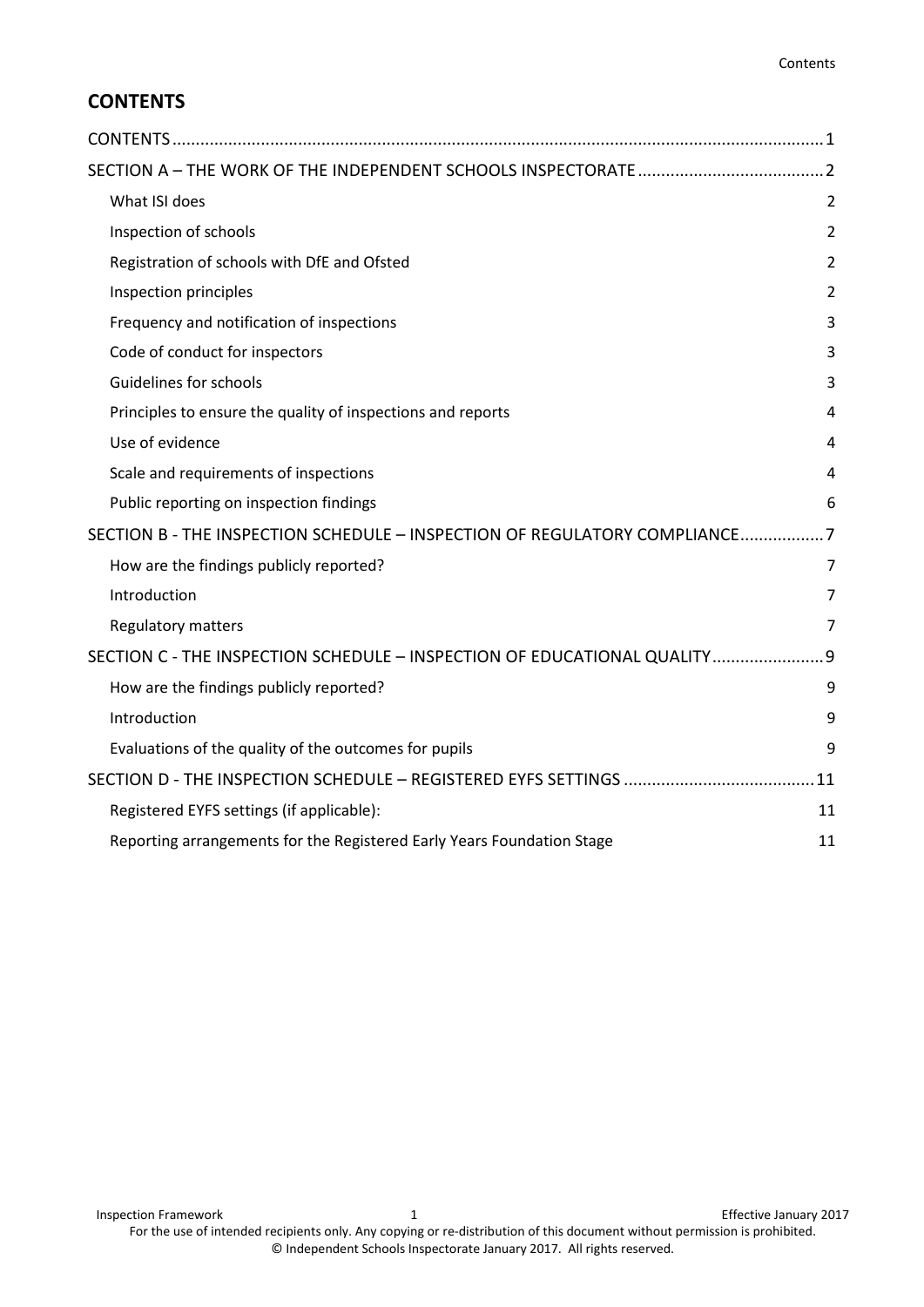## <span id="page-2-0"></span>**SECTION A – THE WORK OF THE INDEPENDENT SCHOOLS INSPECTORATE**

## <span id="page-2-1"></span>**What ISI does**

The Independent Schools Inspectorate (ISI) is a body approved for the purpose of inspection under Section 106 of the Education and Skills Act 2008. As such, ISI reports to the Department for Education (DfE) on the extent to which schools meet statutory requirements. ISI is also approved by the DfE to inspect under its arrangements for British Schools Overseas (BSO) and by the Home Office under its Educational Oversight arrangements for private further education colleges in England and Wales. ISI is an independent agency responsible for the inspection of schools in membership of the Associations of the Independent Schools Council (ISC). It is not a membership body or representative organisation for any school, college or group.

## <span id="page-2-2"></span>**Inspection of schools**

ISI inspects all provision run by the Proprietor of a school, including registered Early Years Foundation Stage (EYFS) and boarding provision.

ISI inspection is for the benefit of the pupils in the schools and seeks to improve the quality and effectiveness of their education and of their care and welfare. Inspection also provides objective and reliable reports on the quality of schools and, by placing reports in the public domain, makes the information available to parents, government, Associations and the wider community. In this way, it helps schools, their staff and governors/proprietors to recognise and build on their strengths and to identify and remedy any deficiencies.

ISI inspections of independent schools are required to:

- report to the DfE the extent to which Association schools comply with the Education (Independent School Standards) Regulations 2014 (referred to as the 'regulatory requirements');
- where applicable, report to Ofsted on the quality of registered Early Years Foundation Stage provision (in practice, whether the *EYFS Statutory Framework* requirements are met);
- where applicable, report to the DfE the extent to which schools meet their statutory duty to safeguard and promote the welfare of children for which the school provides accommodation (in practice, whether the National Minimum Standards for Boarding Schools (2015) are met);
- help schools to improve and inform ISC Associations whether their member schools maintain the quality of provision expected; and
- inform parents, pupils and the public of the quality of schools.

In addition to routine inspections carried out under this Framework, the DfE can also request an inspection of a school at any time; for example, where it has particular concerns about a school.

Separate arrangements apply to the inspection of schools outside England and private further education colleges.

## <span id="page-2-3"></span>**Registration of schools with DfE and Ofsted**

All independent schools in England that provide for children of compulsory school age must be registered with the Department for Education (DfE). In addition, under the requirements of the Childcare Act 2006, independent schools offering provision for children under the age of two must register their provision on Ofsted's Early Years Register.

## <span id="page-2-4"></span>**Inspection principles**

ISI inspections:

- report on the quality of outcomes for pupils and the extent to which regulatory requirements are met;
- report on the fulfilment of aims and the distinctiveness of each school;
- support school development and improvement;
- take account of any self-evaluation by those inspected;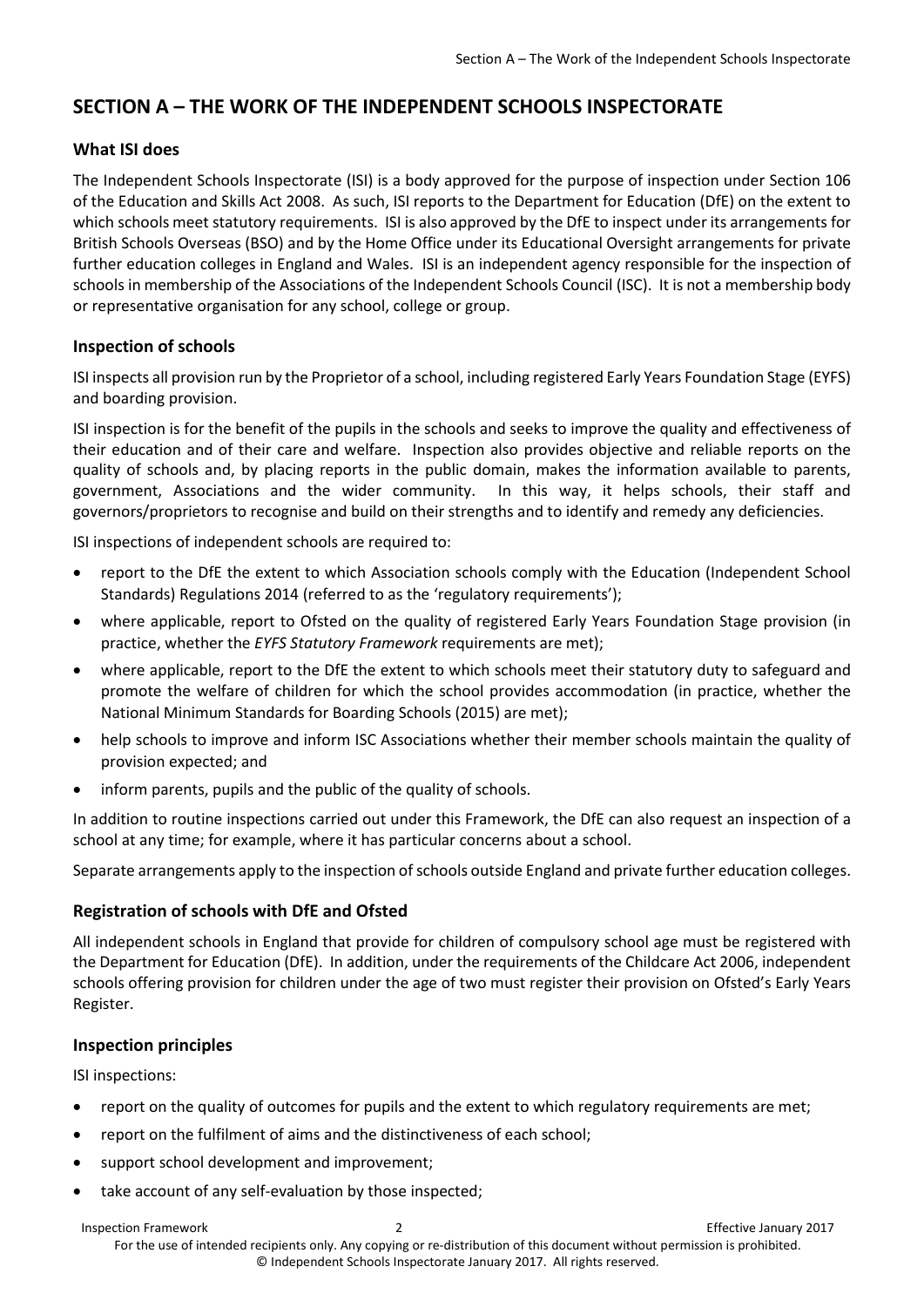- include clear and helpful oral feedback to schools;
- incorporate the principle of 'peer review';
- are carried out impartially by those with sufficient expertise, relevant professional training and first-hand experience.

Quality assurance measures are employed at each stage of the inspection process to ensure that these principles are met and to identify areas for improvement.

#### <span id="page-3-0"></span>**Frequency and notification of inspections**

All schools will have an inspection within three years from April 2016. The Framework provides for two types of routine inspection: regulatory compliance only; or inspection of educational quality with focused compliance. In order to ensure that resources are most effectively deployed, the type and timing of inspection will be determined by a number of factors including legislative requirements and an assessment of risk.

Schools are notified of the inspection no more than two days before the inspection is due to start. Occasionally, DfE may request that ISI carry out inspections at no notice.

In exceptional circumstances, schools may request a deferral and such requests require approval from the DfE. Normally, deferral requests are not accepted unless the reasons for deferral mean that pupils will not be present at the school.

Schools that do not meet all of the required standards, including for the quality of provision or outcomes for pupils, may also have a monitoring visit before their next inspection to consider if they have made suitable progress in remedying the deficiencies.

This framework applies to routine inspections only and does not apply to other inspections that ISI undertakes at the request of the DfE. Guidance on other visits (emergency visits, progress monitoring visits and material change visits), is available separately.

## <span id="page-3-1"></span>**Code of conduct for inspectors**

Inspectors are required to adhere to the Code of conduct set out below. They should uphold the highest professional standards in relation to all who are involved in the process before, during and after the inspection. Inspectors should:

- act in the best interests of the pupils at the school;
- carry out their work with professionalism, integrity and courtesy;
- evaluate the work of the school objectively and impartially;
- report fairly and without favour;
- base all evaluations on clear and secure evidence;
- communicate sensitively, clearly and objectively at all times;
- respect the confidentiality of information received and judgements made before, during and after the inspection;
- declare all actual and perceived conflicts of interest;
- at all times adhere to the requirements outlined in the Inspection Framework, associated guidance and ISI directions, including this Code of conduct;
- pay close regard to and prioritise legal requirements for safeguarding the welfare of children;
- only use their inspector designation in relation to work conducted for ISI.

## <span id="page-3-2"></span>**Guidelines for schools**

Those involved in inspection should: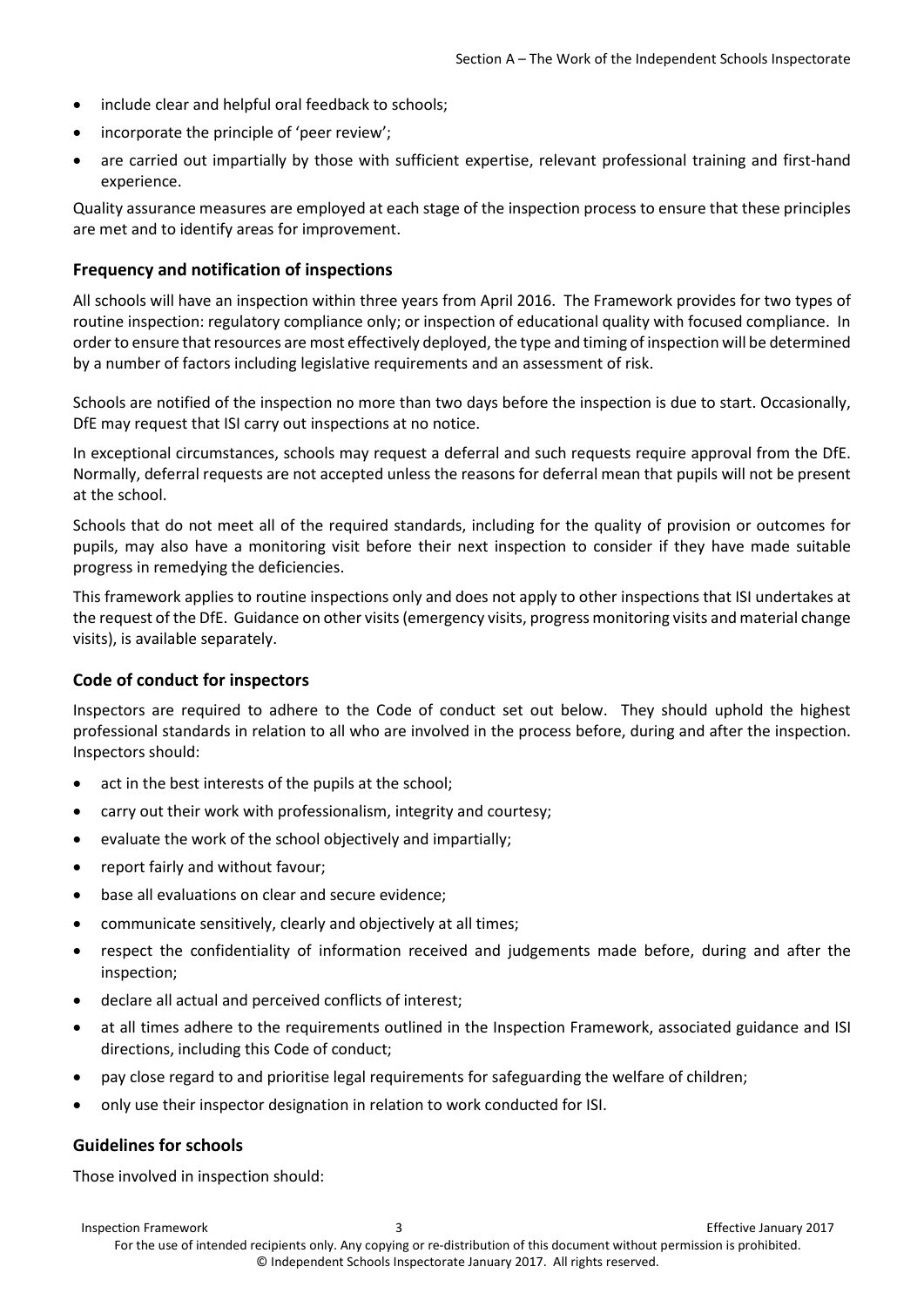- treat inspectors with professionalism, integrity and courtesy, and take all reasonable steps to facilitate their work in school;
- provide open and objective information on the school and communicate clearly in response to questions;
- co-operate with inspectors in the best interests of the pupils at the school, raising any concerns promptly in a constructive manner;
- respect the confidentiality of information about the inspection and inspectors;
- seek to understand the Inspection Framework and to assist inspectors in fulfilling its requirements;
- respect the inspectors' need to make direct observations and to talk with staff and pupils.
- make available as required supporting data and documentation.

## <span id="page-4-0"></span>**Principles to ensure the quality of inspections and reports**

Inspection teams must ensure that their judgements are:

- *first-hand*, in that they are based primarily on direct observation;
- valid, in that they are supported by the evidence gathered by the inspectors;
- *comprehensive*, in that they cover all the aspects of the school set out in the ISI *Inspection schedule*;
- *corporate*, in that conclusions about the school as a whole reflect the collective view of the inspection team;
- *even-handed*, in that they accurately express the correct evaluation of strengths and areas for improvement;
- *consistent*, in that the evaluations from inspection evidence do not contradict one another;
- *reliable*, in that they are based on consistent application of the inspection guidance and the ISI *Inspection schedule*, including the evaluative criteria for educational quality inspections;
- *objective*, in that schools' compliance with the regulatory requirements and the fulfilment of its aims, as reflected in outcomes for pupils, are fully and fairly judged.

## <span id="page-4-1"></span>**Use of evidence**

In order that a team's judgements may meet the quality criteria, they are based as far as possible on first-hand evidence, which includes that gathered from the following activities:

- observation of lessons and scrutiny of pupils' written and other work;
- consultation with pupils;
- discussion with the chair of governors, the proprietor or governors' representative(s);
- in compliance matters, discussion with others involved in the work of the school as relevant to regulatory requirements;
- in educational quality aspects, discussion with relevant individuals who have responsibility for planning, implementing and evaluating the school's provision;
- the analysis of evidence including questionnaires provided by parents and pupils;
- the analysis of documentary evidence, including performance indicators and self-evaluation;
- evidence gathered as inspectors move about the school, which may include from discussion with staff, pupils and others.

## <span id="page-4-2"></span>**Scale and requirements of inspections**

Inspection teams are constructed to provide appropriate coverage of the *Inspection schedule.* They have regard to the school's educational character and priorities, including boarding and the Early Years Foundation Stage where relevant.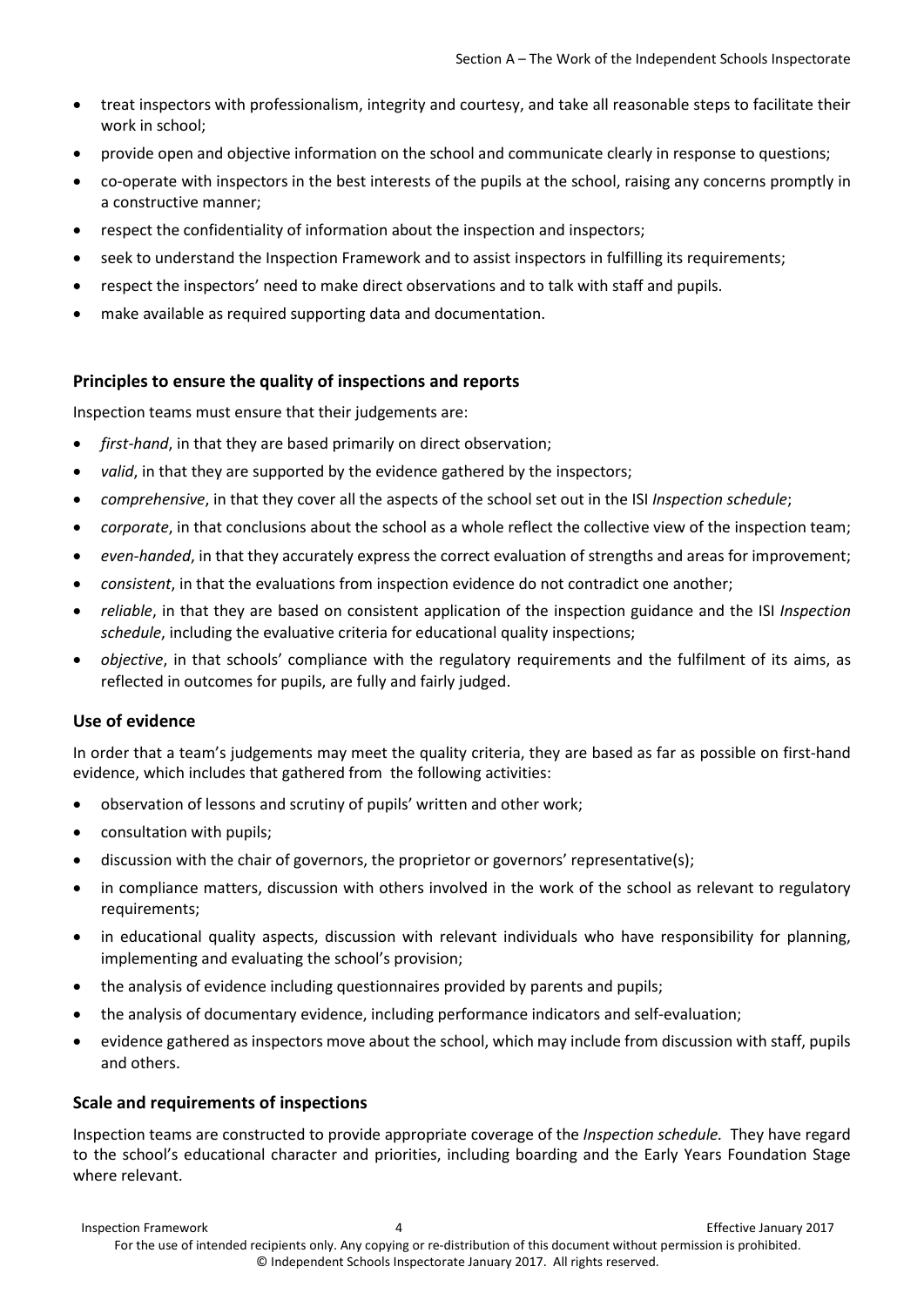#### **Inspection of Regulatory Compliance only**

Regulatory compliance inspections (RCIs) begin with the analysis of the school's pre-inspection documentation, which begins prior to inspectors arriving at the school. As far as possible, regulatory policies are analysed from the school's website. The inspection is led by a professional reporting inspector (RI), supported, as necessary, by one or more team members, depending on the size and organisation of the school. Specialist inspectors may be added depending on the nature of the provision

The inspectors are in the school for a total of two days and oral feedback on their findings is given at the end of the inspection. A clear distinction is made between compliance with Regulations and any failure to meet them. Consequent action points are specified and explained as necessary.

#### **Inspections of Focused Compliance as part of a combined visit**

Inspection of the compliance elements of a combined visit immediately precedes those for educational quality and is reported on separately. All regulations relevant to the type of setting are included in reporting but inspection focuses in more detail on specified standards. These include standards and requirements relating to safeguarding, including measures to guard against bullying; arrangements to check the suitability of staff; the provision of information to parents; and the handling of parents' complaints. The specified areas of focus may be extended where evidence indicates a need for fuller inspection or at the request of the DfE. Arrangements for the inspection of registered early years settings for children aged under two are detailed separately.

The inspection begins with analysis of the school's pre-inspection documentation. As far as possible, regulatory policies are analysed from the school's website. Inspectors will carry out their initial analysis before they arrive at the school on the first day of the inspection visit and will also take into account questionnaire responses from parents and pupils. The inspection is led by a professional reporting inspector (RI), supported, as necessary, by one or more team members, depending on the size, nature and organisation of the school. Additional inspectors may be added to the team at any time if required.

ISI will normally contact the school by telephone to notify the headteacher of the inspection on the morning before the start of inspection, which begins at around lunchtime the following day. For most schools, notification of inspection will be given on Monday morning for inspection beginning at Tuesday lunchtime.

The visit begins with the inspection of focused compliance, which usually lasts for one day. Where the school has a registered setting for children aged under two, the inspection of the registered setting will begin at the same time. At the end of the inspection of compliance the team will provide oral feedback of its findings to the school. Feedback on the registered setting will be given separately. Occasionally, where it has been necessary to extend the visit, compliance feedback will be given on the second day.

Compliance inspections do not provide value judgements on the broader quality of the education provided or on the achievements of the pupils other than where quality is indicated as part of the Regulation or Standard in question. Any setting including under-twos is different in this respect, where the registration authority (Ofsted) requires that quality is judged by reference to its own defined grades. For this reason, findings relating to registered early years settings are referred to in a separate section of the report.

#### **Inspections of Educational Quality as part of a combined visit**

Educational quality inspection focuses upon the two main outcomes: **pupils' achievement**, and their **personal development**. In so doing, inspection will identify the key features of the school's provision that contribute to those outcomes and help to explain why the outcomes are as they are.

Inspection teams are constructed to provide appropriate coverage of the *Inspection schedule*. They have regard to the school's educational character and priorities, including boarding and the Early Years Foundation Stage where relevant.

Educational quality inspections are preceded by a focused compliance inspection. The reporting inspector will be accompanied by additional team members from the second day of the visit. As previously described, inspectors will scrutinise the school's pre-inspection documentation before the start of the visit. The more detailed inspection of educational quality that forms the second part of the visit usually takes place over two days, though it may be shorter depending on the size and complexity of the school. The corporately agreed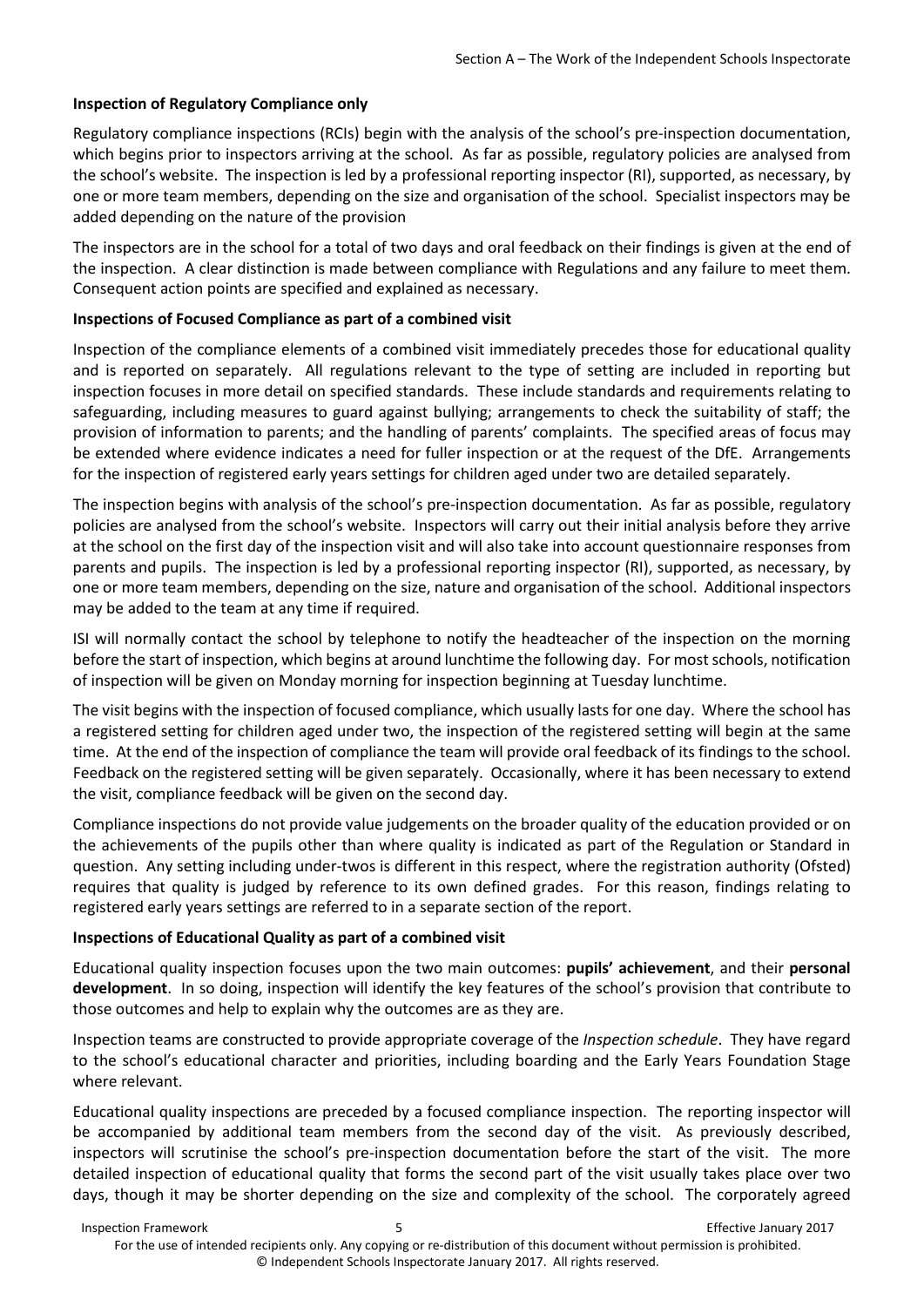findings of the two key evaluations on the outcomes for pupils are reported to the school orally at the end of the inspection visit. Recommendations for development, which arise from the findings are identified and explained as necessary.

To evaluate the outcomes for pupils the inspection includes lesson observation, the evidence of pupils' written work, including that held electronically, and visits to extra-curricular activities and other school events. Inspectors interview pupils, and school leaders, managers and teachers to gather evidence related to outcomes for pupils. They consider the questionnaire responses from parents and pupils, the school's fulfilment of its aims and the distinctiveness of each school in evaluating pupils' achievement and personal development.

All-age schools have teams with appropriate experience for their early years, preparatory/junior and senior sections. Depending on the size, complexity and location of the different sections of the school, the RI may be supported by an assistant reporting inspector.

All inspectors and schools must declare any connectivity that might compromise, or appear to compromise, the integrity of the inspection. Failure to declare connectivity is regarded as a serious breach of the Code of conduct.

Schools with a single DfE registration are allocated one reporting inspector unless the school has previously made an arrangement with ISI for a second reporting inspector. In that situation, separate reports are issued. In the case of separate DfE registrations, separate reports must be issued.

## <span id="page-6-0"></span>**Public reporting on inspection findings**

The reporting inspector has the responsibility for drafting the written report on the basis of the team's agreed findings. The wording and grades are provisional until quality assurance procedures are completed and so inspection findings should only be shared once the school receives its copy of the final inspection report.

The report includes a clear indication of compliance and provides related explanation in accordance with the *Inspection schedule*. As in the oral feedback the wording of the report is deliberately factual. As far as possible, related comments are grouped together.

The report for a combined visit also includes a clear indication of the quality of the school's outcomes and provides related explanation in accordance with the *Inspection schedule*. The report will contain recommendations, highlighting areas for development.

In the **third** week after the end of the inspection, the school has the opportunity to point out any factual or other errors in the draft report. Copies of the published report are sent to the school within **four** weeks of the end of the inspection. The report is placed on the ISI website within **two** weeks of its issue to the school.

On receiving the final report, the school must publish a copy on its website and provide a copy to each parent and legal guardian within two weeks of receipt.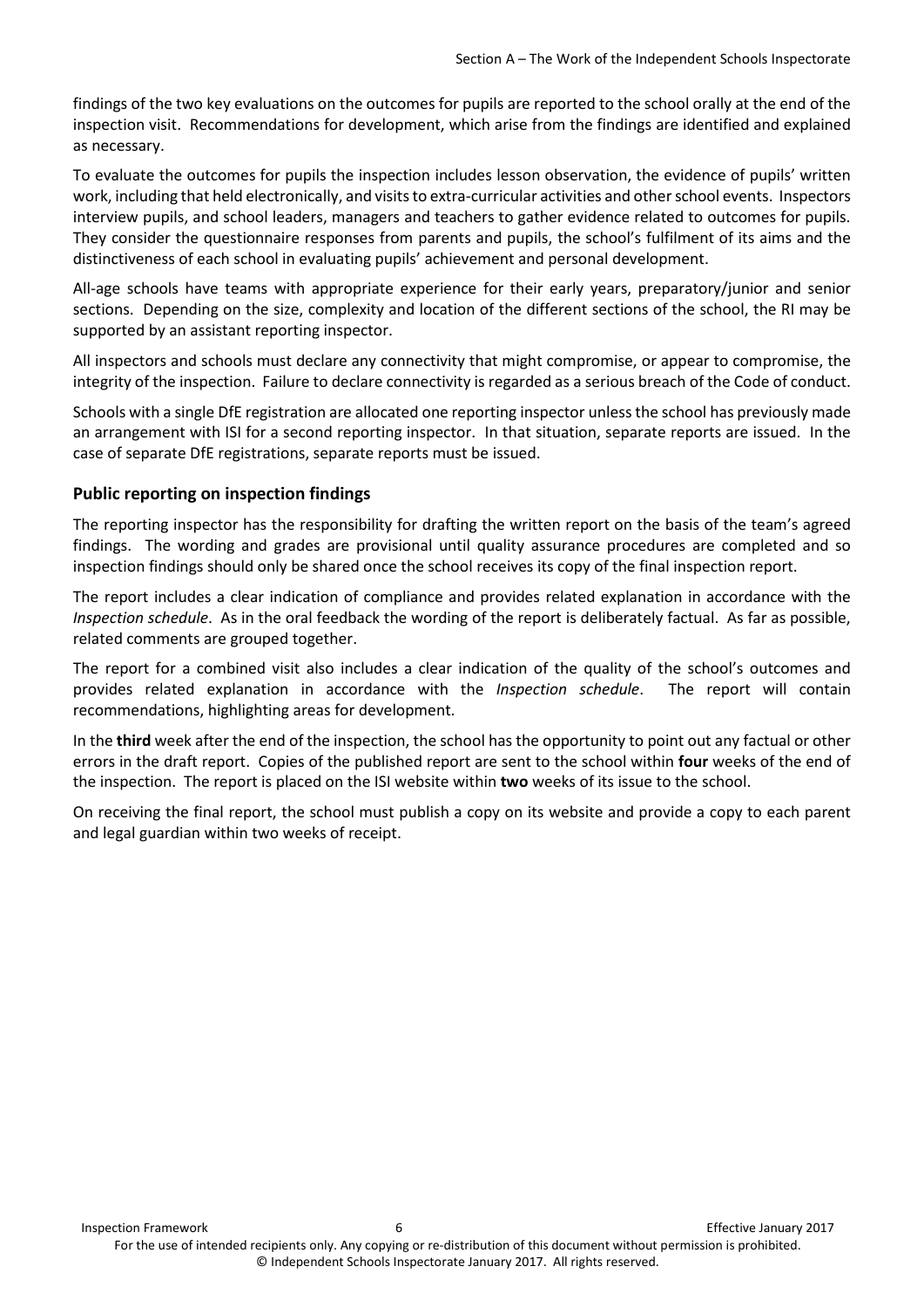## <span id="page-7-0"></span>**SECTION B - THE INSPECTION SCHEDULE – INSPECTION OF REGULATORY COMPLIANCE**

## <span id="page-7-1"></span>**How are the findings publicly reported?**

Inspections focus on whether the Education (Independent School Standards) Regulations 2014 are met. Where applicable, there is also coverage of the National Minimum Standards for Boarding Schools. Coverage of the Statutory Framework for the Early Years Foundation Stage for children aged two and above is reported in relation to the corresponding school Regulations.

Where the school's Early Years Foundation Stage setting **includes children under the age of two**, registration with Ofsted is a requirement, and the inspection is according to the *EYFS Statutory Framework* and guidance issued by Ofsted, which includes judgements on the quality of the different aspects of the setting.

The writing of reports is such as to reflect each relevant requirement or grouping of requirements. The responses of pupils and parents to questionnaires are presented in the relevant sections of the report when they relate to reported findings.

#### <span id="page-7-2"></span>**Introduction**

The introduction to the report includes:

- a) A preface explaining the role of ISI and the coverage of the inspection.
- b) A table setting out basic information about the school, including the number of pupils, the school's structure, ownership and governance.

#### <span id="page-7-3"></span>**Regulatory matters**

The report will provide a Summary Evaluation of the regulatory compliance findings. In relation to each Part of the Regulations, as listed below, an overview is given of the main inspection findings. If the Regulations are met, reference may not always be made to all of the sub-parts. Where there is overlap between sections, the reporting comes in the optimum location and duplication is avoided.

In what follows, the requirements are noted for the main school and for boarding.

#### **Part 1 Quality of education provided**

The report covers, as applicable, the requirements relating to:

Curriculum:

ISSRs Part 1, paragraph 2;

Teaching:

ISSRs Part 1, paragraphs 3 and 4;

This section also includes information about pupils' achievements in national tests and examinations.

#### **Part 2 Spiritual, moral, social and cultural [SMSC] development of pupils**

As applicable, the report covers the requirements relating to SMSC:

ISSRs Part 2, paragraph 5;

NMS relating to securing boarders' views (NMS 17) and to prefects (NMS 19).

#### **Part 3 Welfare, health and safety of pupils**

As applicable, the report covers the requirements relating to pupils' welfare:

ISSRs Part 3, paragraphs  $7 - 16$ , particularly those concerning safeguarding, child protection, behaviour, the prevention of bullying, securing pupils' health and safety, and risk assessment;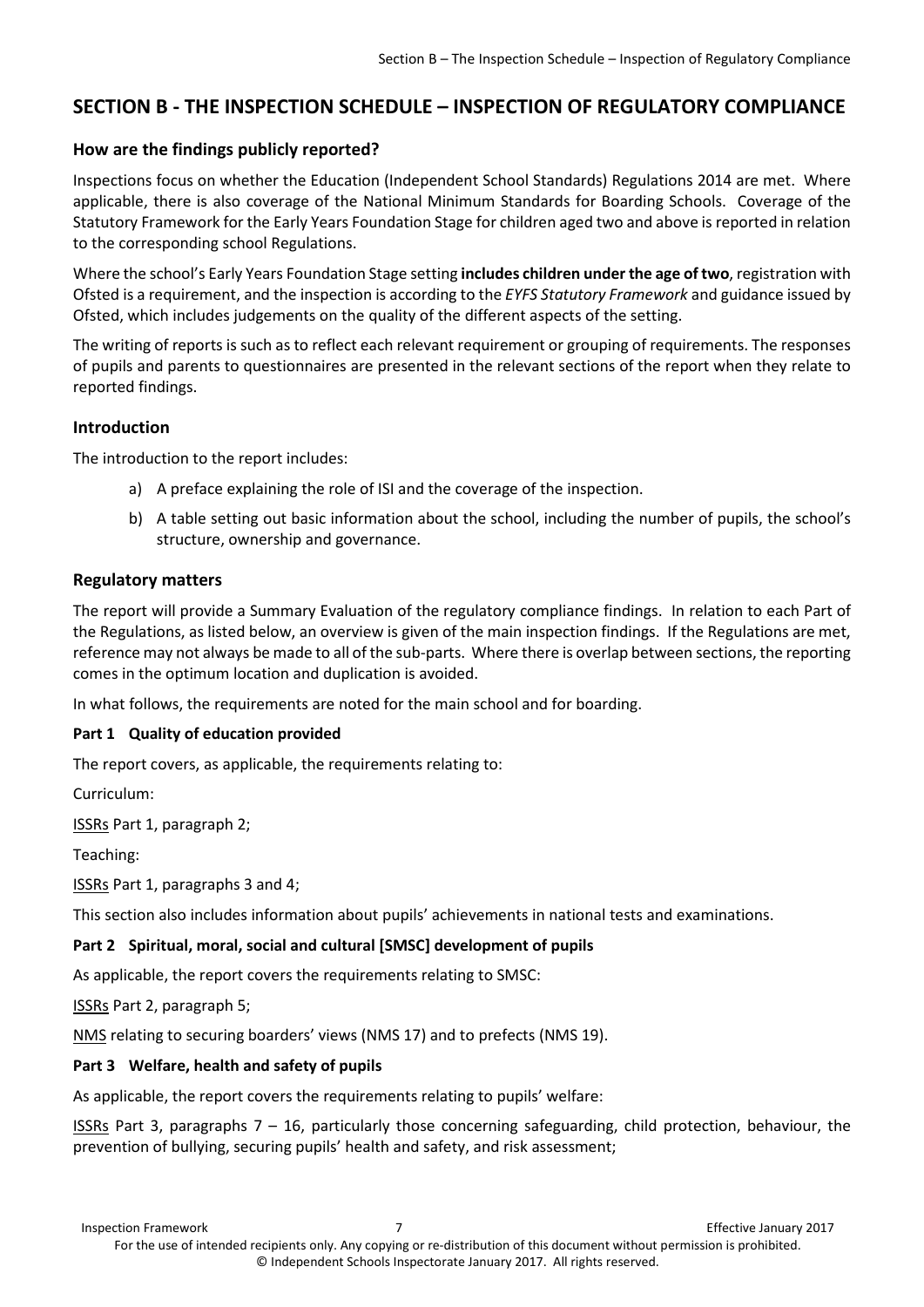NMS relating to support for boarders (NMS 2 – 4), their safety, fire precautions, food and drink (NMS  $6 - 8$ ), possessions, activities and free time (NMS  $9 - 10$ ), safeguarding, behaviour and relationships (NMS  $11 - 12$ ), staff recruitment and checks on adults (NMS 14.2 – 14.6), staffing and supervision (NMS 15), NMS 20 (Lodgings).

Other legislation:

concerning equalities: Equality Act, Schedule 10 and NMS 16;

the prohibition of corporal punishment: The Education (Abolition of Corporal Punishment) (Independent schools) Regulations 1989*.*

## **Part 4 Suitability of staff, supply staff and proprietors**

As applicable, the report covers the requirements concerning the appointment of staff, supply staff and proprietors, and the recording of recruitment checks in a single central register of appointments:

ISSRs Part 4, paragraphs 18 – 21: ISSR 18 (Staff), ISSR 19 (Supply staff), ISSR 20 (Proprietors), ISSR 21 ((Single central register of appointments);

NMS 14.1 (Staff recruitment).

#### **Part 5 Premises of and accommodation at schools**

The report covers the requirements that relate to the school premises, including:

ISSRs Part 5, paragraphs 23 – 30: ISSR 23 (Toilet and washing facilities), ISSR 24 (Medical accommodation), ISSR 25 (Health and safety), ISSR 26 (Acoustics), ISSR 27 (Lighting), ISSR 28 (Water), ISSR 29 (Outdoor space), ISSR 30 (Boarding accommodation);

NMS 5 (Boarding accommodation)*.*

#### **Part 6 Provision of information**

The report covers the requirements concerning the provision of specified information to parents and parents of prospective pupils:

ISSRs Part 6, paragraph 32;

NMS 1 (Statement of boarding principles and practice).

## **Part 7 Manner in which complaints are handled**

The report covers the requirements concerning the management of parental complaints:

ISSRs Part 7, paragraph 33;

NMS 18 (Complaints).

## **Part 8 Quality of leadership in and management of schools**

The report covers the requirements regarding leadership and management of the school:

ISSRs Part 8, paragraph 34;

NMS 13 (Management and development of boarding).

#### **Action points**

Where a school does not meet the required regulatory standards then the report includes a list of the action(s) that the school must take in order to meet those standard(s).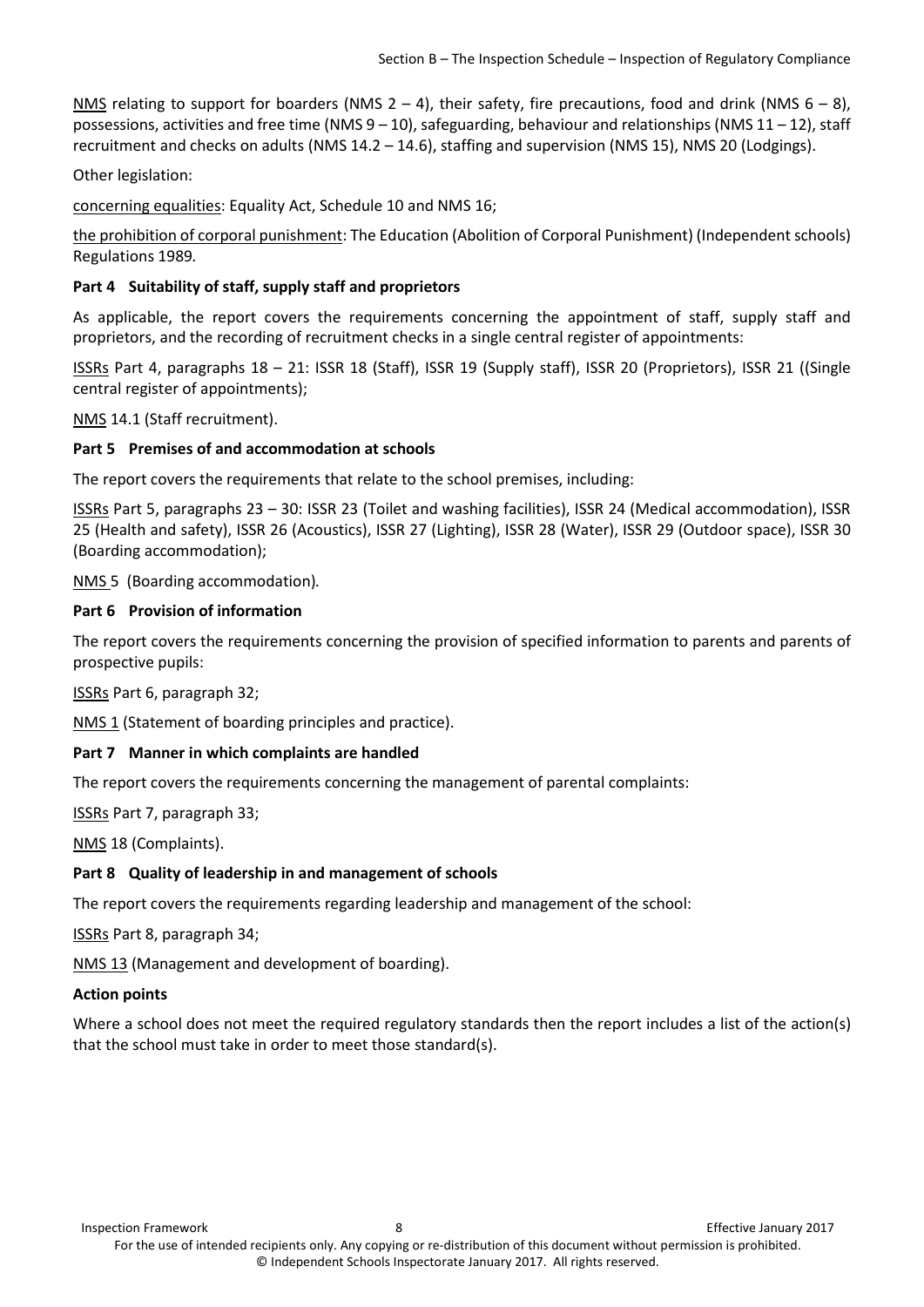## <span id="page-9-0"></span>**SECTION C - THE INSPECTION SCHEDULE – INSPECTION OF EDUCATIONAL QUALITY**

## <span id="page-9-1"></span>**How are the findings publicly reported?**

Educational quality inspections focus on the outcomes for pupils in terms of their **achievement** and in their **personal development**.

The responses of pupils and parents to questionnaires are presented in the relevant sections of the report.

## <span id="page-9-2"></span>**Introduction**

The introduction includes the following.

- (a) A table setting out basic information about the school, including the number of pupils, their ability and attainment, the school's structure, its aims, and its ownership and governance.
- (b) The date of the inspection and a list of inspectors.
- (c) A preface explaining the role of ISI and the coverage of the inspection.
- (d) A short paragraph detailing the evidence used in reaching the inspection findings.

## <span id="page-9-3"></span>**Evaluations of the quality of the outcomes for pupils**

The report will provide a summative evaluation for the quality of outcomes in terms of the pupils' academic and other achievements, and in their personal development. In each aspect, key strengths and areas for development will be explained by reference to relevant areas of the school's provision and in relation to the school's stated aims and mission. The report will not contain evaluations of all aspects of its provision but will concentrate on those that have a significant impact on outcomes for pupils.

In reviewing the pupils' **achievement**, inspectors will evaluate the extent to which all groups of pupils, whether grouped by age, ability or need, make progress in relation to their individual starting points in terms of:

- change in their attainment levels over time, including evidence from externally standardised tests and examination results;
- development of their knowledge, understanding and skills across the areas of learning (linguistic, mathematical, scientific, technological, human and social, physical and aesthetic and creative education);
- development of their competence in communication (speaking, listening, reading and writing) and its application to other areas of learning;
- development of their competence in numeracy and the application of their knowledge and skills in mathematics to other areas of learning;
- development of their competence in information and communication technology and its application to other areas of learning;
- development of their study skills, including the ability to draw upon a suitably wide range of sources and to develop higher-order skills, for example, to analyse, hypothesise and synthesise;
- their achievements in scholarships and competitions, other academic distinctions, and success in sports, the performing and other arts; and
- their attitudes towards learning, including their ability to demonstrate initiative and independence, their competence in working collaboratively and the extent to which they take leadership in their learning.

Inspectors will explain the most significant strengths and areas for development within these outcomes with reference to the contribution made in relevant areas of:

- the curriculum and other opportunities and, in particular, how well they provide for the individual needs of the pupils;
- teaching, particularly in terms of the planning for, and delivery of, learning opportunities that enhance progress for all pupils;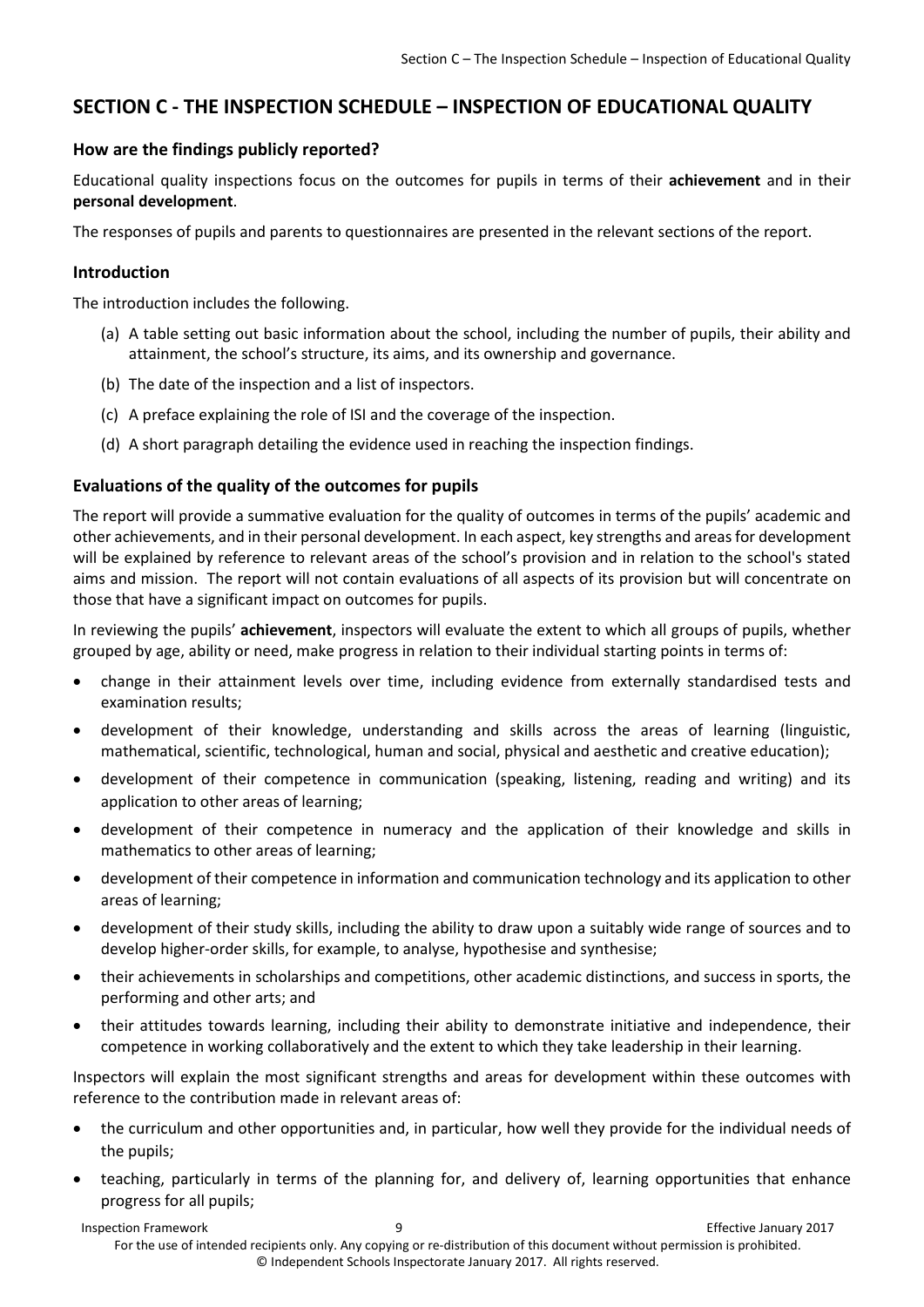- information handling, particularly in terms of identifying how well individual pupils are performing against expectations for their age and capabilities, monitoring their progress over time and evaluating all their achievements, including the non-academic, and communicating this information to parents and pupils;
- resource provision, particularly in terms of suitably qualified and trained staff and the availability of appropriate learning materials, equipment and facilities; and
- management of evaluation, planning, implementation and monitoring that ensure that good progress is assured for all pupils.

In reviewing the **pupils' personal development**, inspectors will evaluate the extent to which pupils, as relevant to their age and ability:

- develop their self-esteem, self-confidence and resilience, including an understanding of how to improve their own learning and performance, so that they are well prepared for the next stage of their lives
- understand that the decisions they make are important determinants of their own success and well-being,
- develop spiritual understanding and an appreciation of non-material aspects of life, whether religious, philosophical or other
- distinguish right from wrong, understand and respect systems of rules and laws, and accept responsibility for their own behaviour, including towards others
- are socially aware and so are able to work effectively with others, including to solve problems and achieve common goals
- fulfil responsibilities and contribute positively to the lives of others within the school, including in boarding, the local community and wider society
- respect and value diversity within society, show respect for and appreciation of their own and other cultures, and demonstrate sensitivity and tolerance to those from different backgrounds and traditions
- know how to stay safe and understand how to be physically and mentally healthy, particularly in terms of diet, exercise and a balanced lifestyle

Inspectors will explain the most significant strengths and areas for development within these outcomes with reference to relevant aspects of:

- the curriculum provided, including personal, social, health and economic education;
- the extra-curricular activities provided and the pupils' participation in them;
- the role models provided by teachers and other adults in the school and the learning environment created;
- opportunities for pupils to experience and develop independence, responsibility and leadership and the ability to make informed choices that will affect their future;
- the effective promotion of positive behaviour within a wider culture of welfare that has regard to identifying and responding to individuals' needs and views;
- where relevant, the role of boarding in personal development;
- resource provision, particularly in terms of suitably qualified and effectively trained staff, and the availability of appropriate accommodation and facilities; and
- processes of monitoring, evaluation, planning and implementation that ensure that good personal development is assured for all pupils.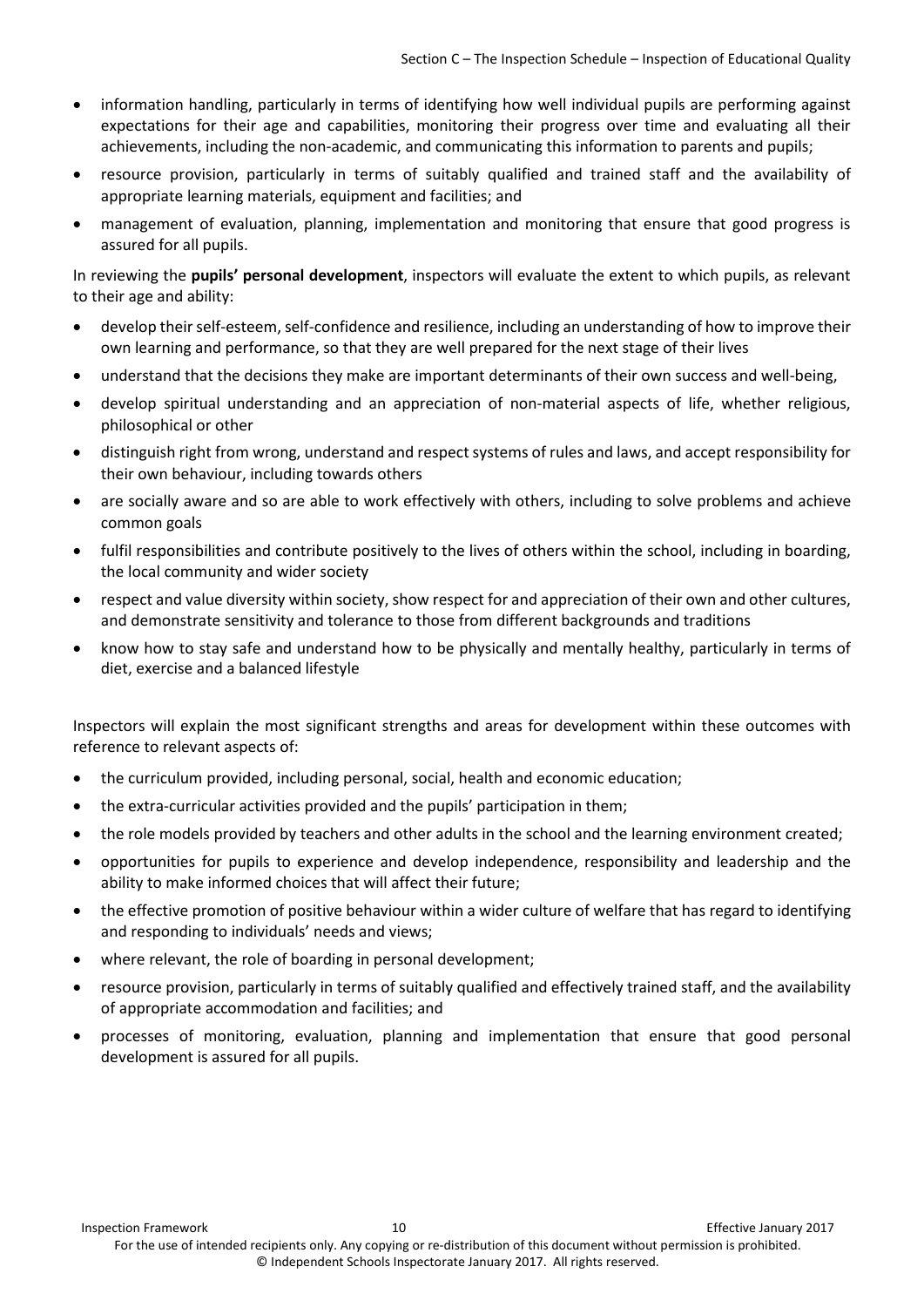## <span id="page-11-0"></span>**SECTION D - THE INSPECTION SCHEDULE – REGISTERED EYFS SETTINGS**

## <span id="page-11-1"></span>**Registered EYFS settings (if applicable):**

Provision for children under the age of two in a registered setting is made in accordance with the requirements of the Ofsted Common Inspection Framework and associated guidance. Reporting includes judgements on the quality of the different aspects of the setting, including all children up to the age of five in the setting. Reporting for registered provision forms a discrete section of the school report.

## <span id="page-11-2"></span>**Reporting arrangements for the Registered Early Years Foundation Stage**

#### **Overall effectiveness**

Inspectors should take account of all the judgements made across the evaluation schedule. In particular, they should consider:

- the progress all children make in their learning and development relative to their starting points and their readiness for the next stage of their education including, where appropriate, readiness for school;
- the extent to which the learning and care that the setting provides meet the needs of the range of children who attend, including disabled children and those who have special educational needs;
- children's personal and emotional development, including whether they feel safe and are secure and happy;
- whether the requirements for children's safeguarding and welfare have been fully met and there is a shared understanding of and responsibility for protecting children;
- the effectiveness of leadership and management in evaluating practice and securing continuous improvement of children's life chances.

#### **Effectiveness of leadership and management**

Inspectors make a judgement on the effectiveness of leadership and management by evaluating the extent to which leaders, managers and governors:

- demonstrate an ambitious vision, have high expectations for what all children can achieve and ensure high standards of provision and care for children;
- improve staff practice, teaching and learning through effective systems for supervision, rigorous performance management and appropriate professional development;
- evaluate the quality of the provision and outcomes through robust self-evaluation, taking account of the views of parents and children, and use the findings to develop capacity for sustainable improvement;
- provide learning programmes and a curriculum that has suitable breadth, depth and relevance so that it meets any relevant statutory requirements, as well as the needs and interests of children;
- successfully plan and manage the curriculum and learning programmes so that all children get a good start and are well prepared for the next stage in their learning, especially being ready for school;
- actively promote equality and diversity, tackle poor behaviour towards others, including bullying and discrimination, and narrow any gaps in outcomes between different groups of children;
- actively promote British values;
- make sure that arrangements to protect children meet all statutory and other government requirements, promote their welfare and prevent radicalisation and extremism.

## **Quality of teaching, learning and assessment**

Inspectors make a judgement on the effectiveness of teaching, learning and assessment by evaluating the extent to which:

• teachers, practitioners and other staff have consistently high expectations of what each child can achieve, including the most able and the most disadvantaged;